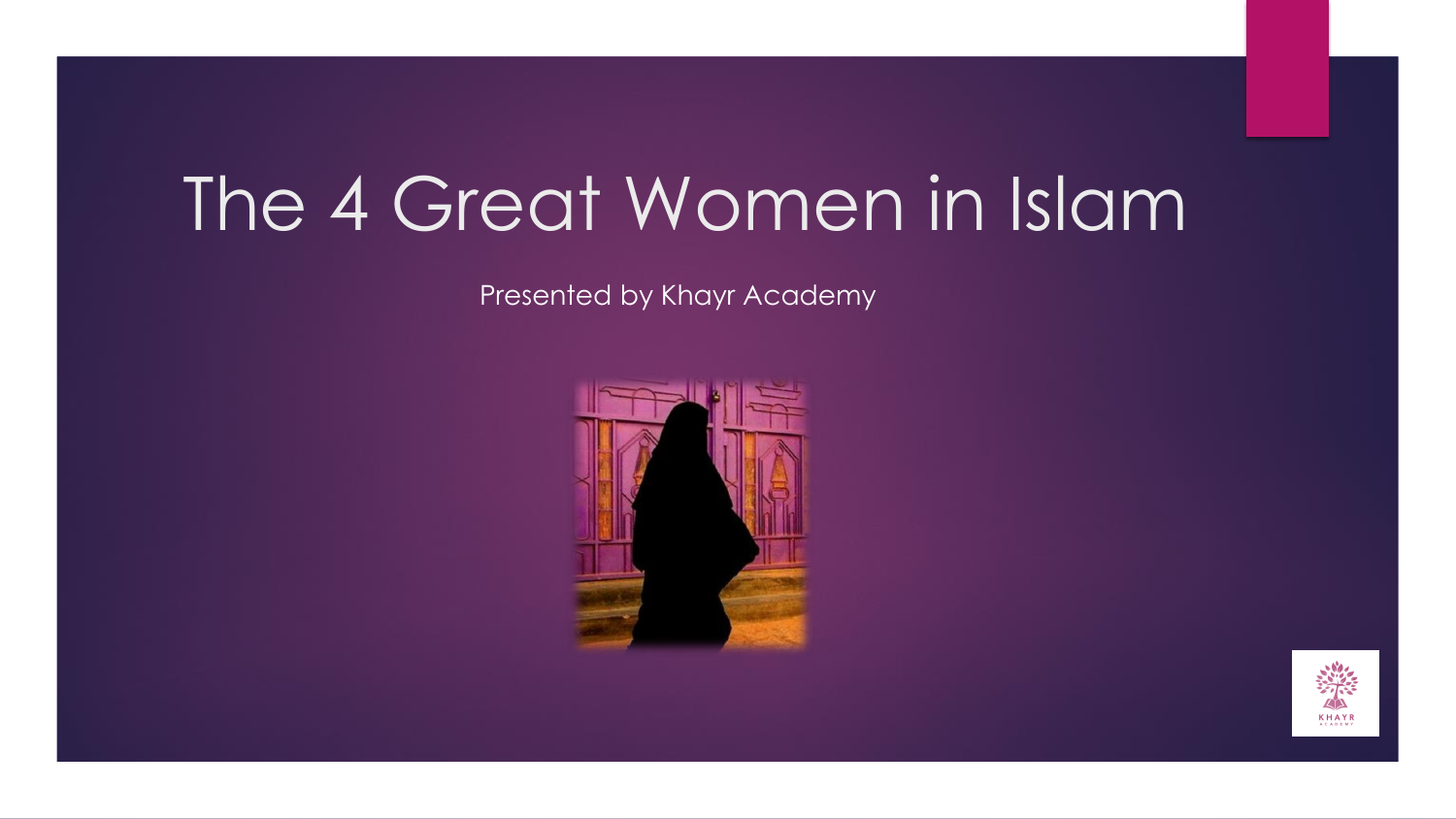

- $\blacktriangleright$  The role of women in history
- Who are the Sahaabiyaat?
- Status of women/mothers
- Role models for young women in this day and age



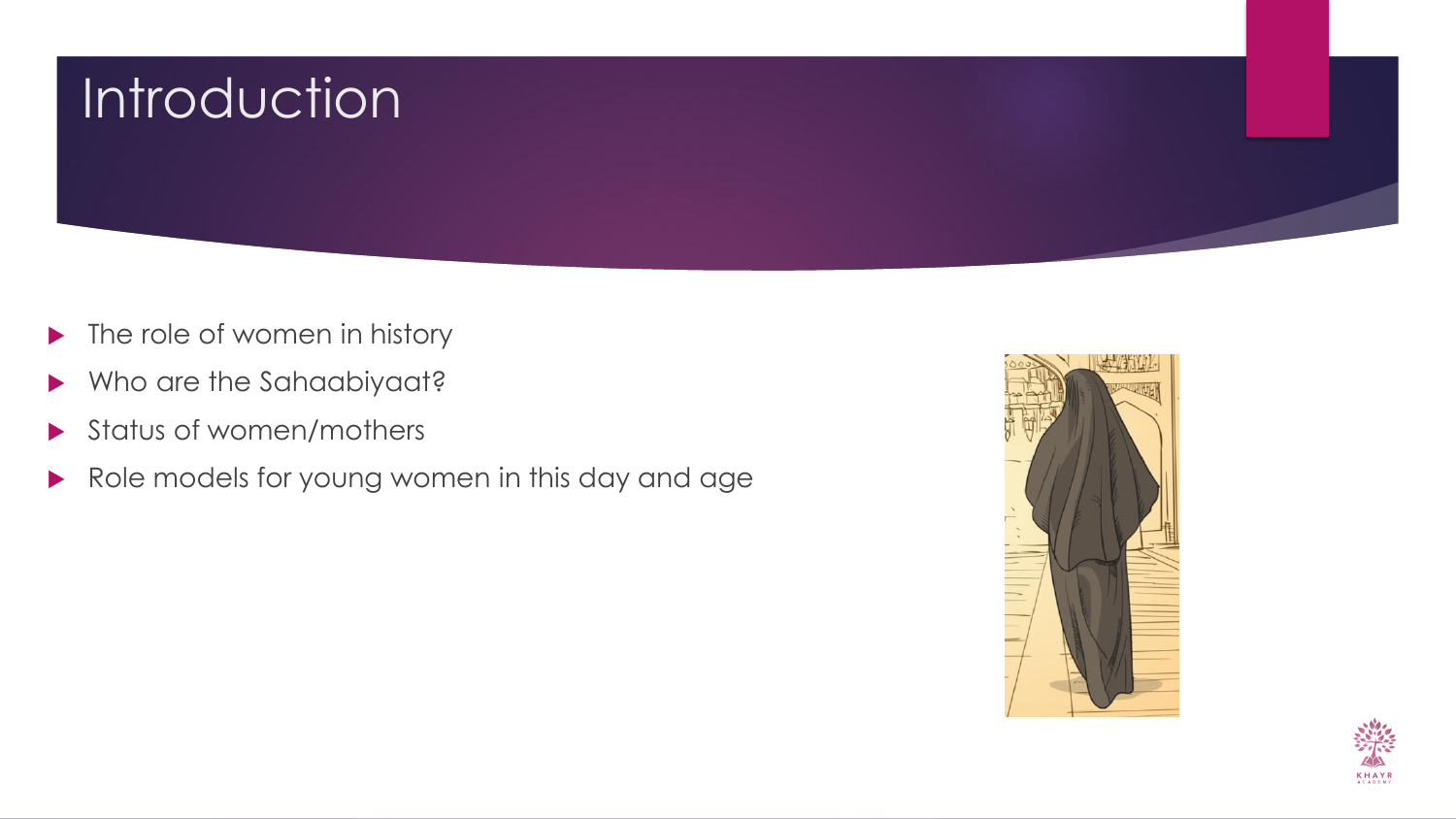

#### **The Prophet SAW said:**

"Sufficient for you among the women of mankind are Mariam bint 'Imran, Khadijah bint Khuwaylid, Fatimah bint Muhammad and Asiyah the wife of Fir'awn." Al Tirmidhi (Sahih)

Why are these women so special?



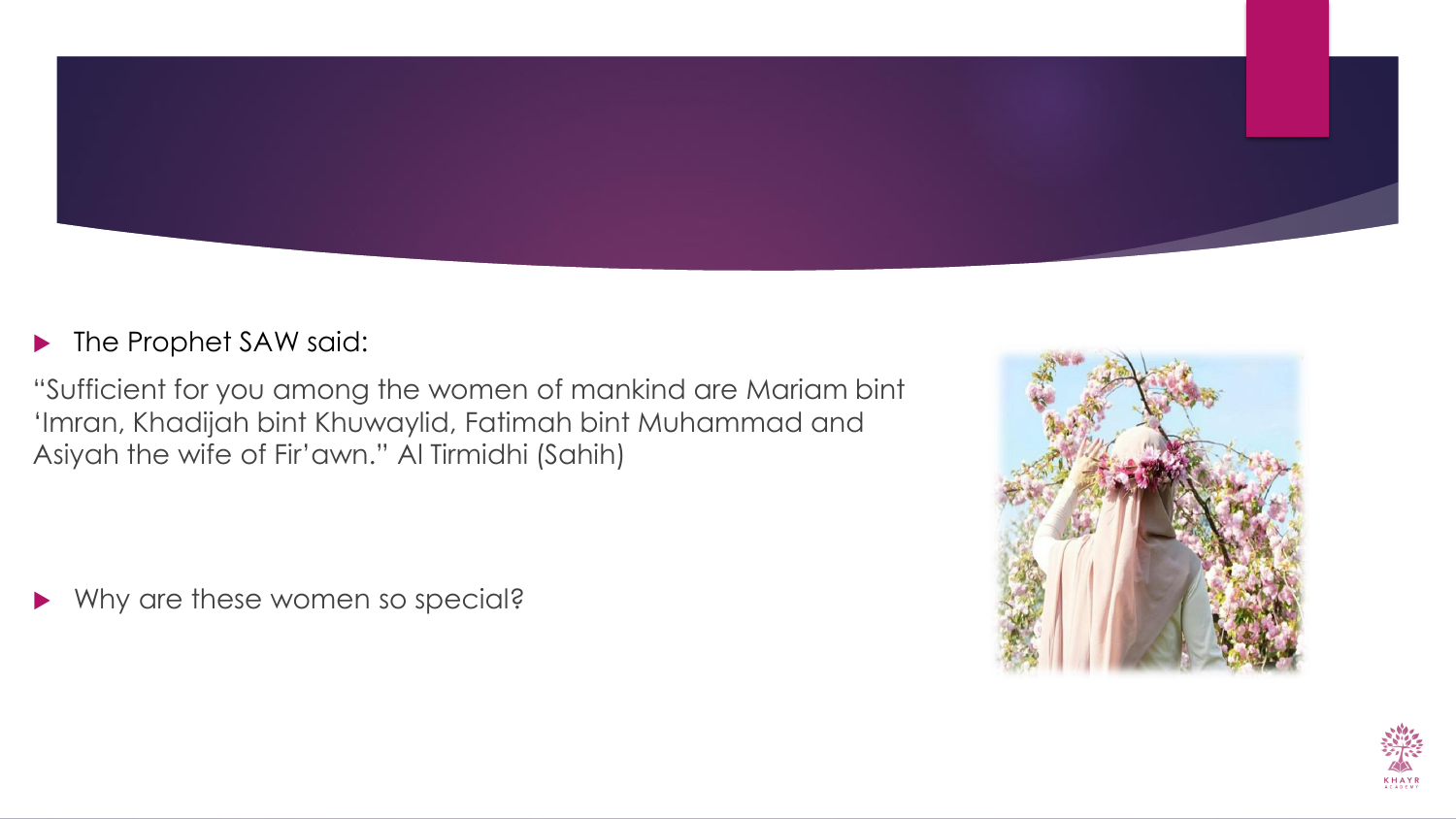## **Khadija Bint Khuwaylid (RA)**

- Khadijah's birth and her parents
- Marital Life of Khadijah RA before marrying Muhammad SAW
- Her remarkable characteristics
- Khadija the business woman
- Approaching Muhammad SAW for business





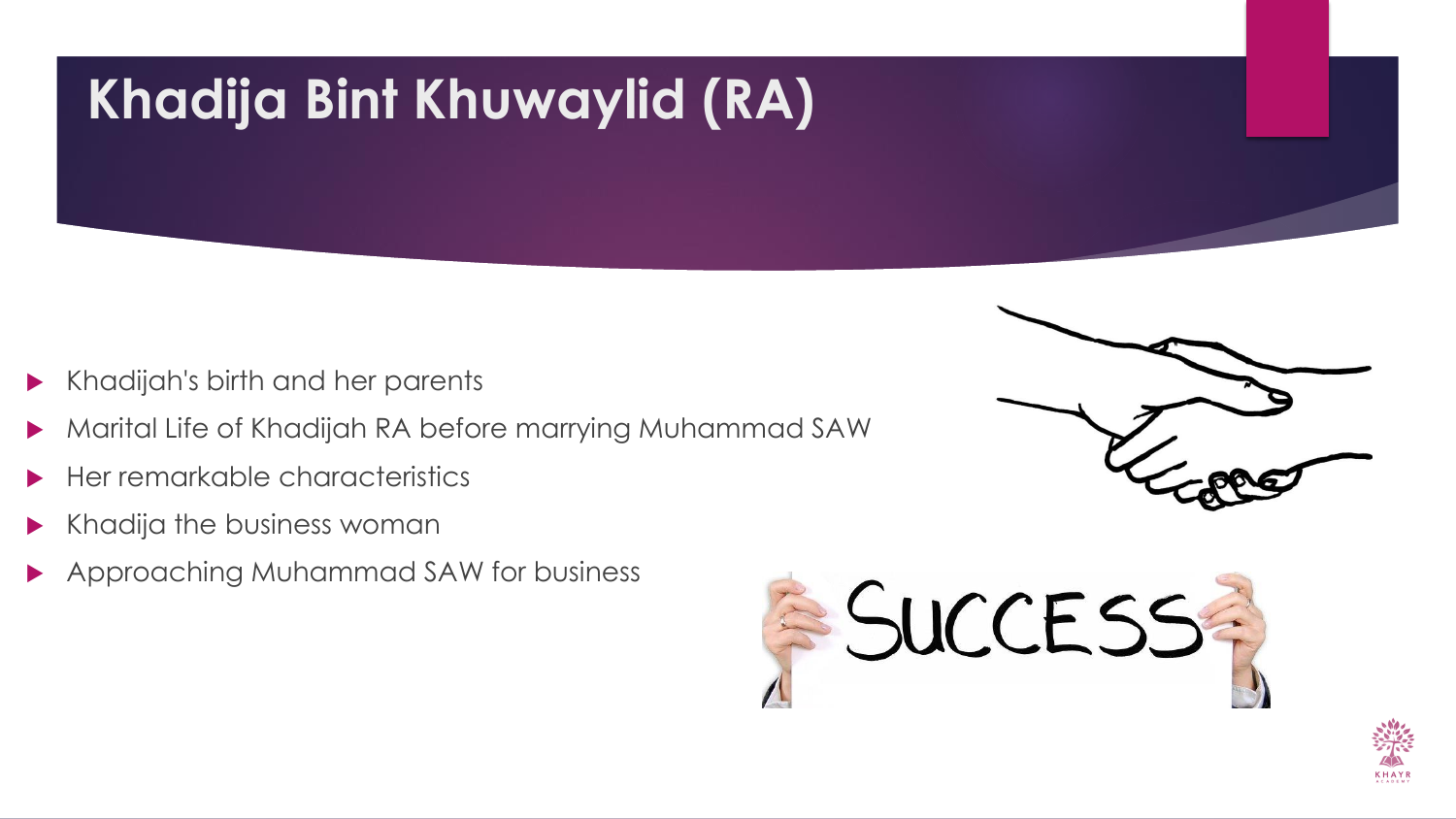

- Proposal to Muhammad SAW
- **Marriage**
- **Offspring**
- How Khadija RA raised her children
- Losing two children



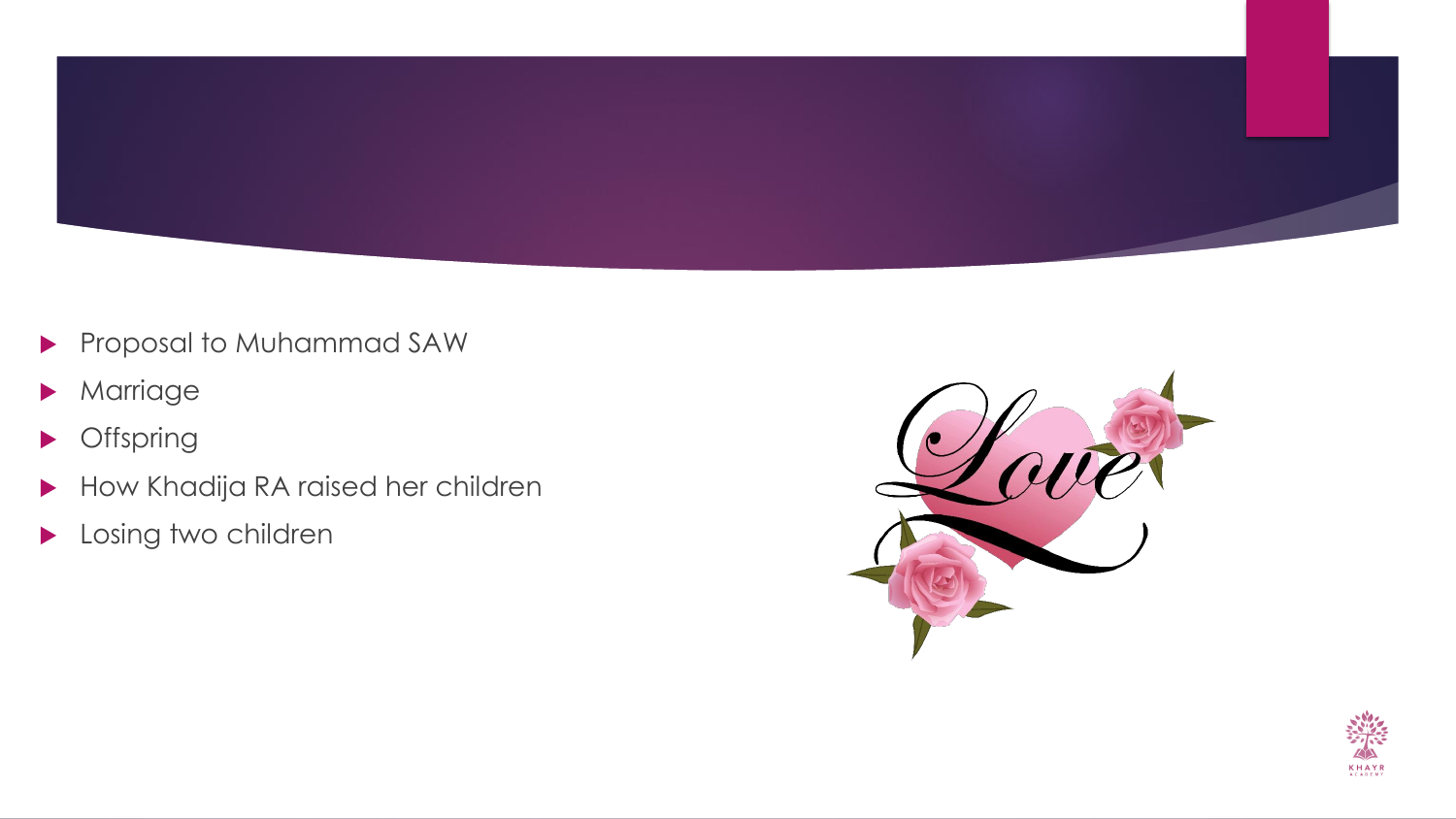

- The cave of Hira
- Khadija's prediction of Muhammad SAW's Prophet hood
- **Loyalty and support**

- Khadija RA in The Valley of Abu Talib
- Khadija RA's illness and sad passing
- Ine year of grief



لِلَّهِ وَإِنَّا إِلَيْهِ رَاجِعُونَ إِيَّا

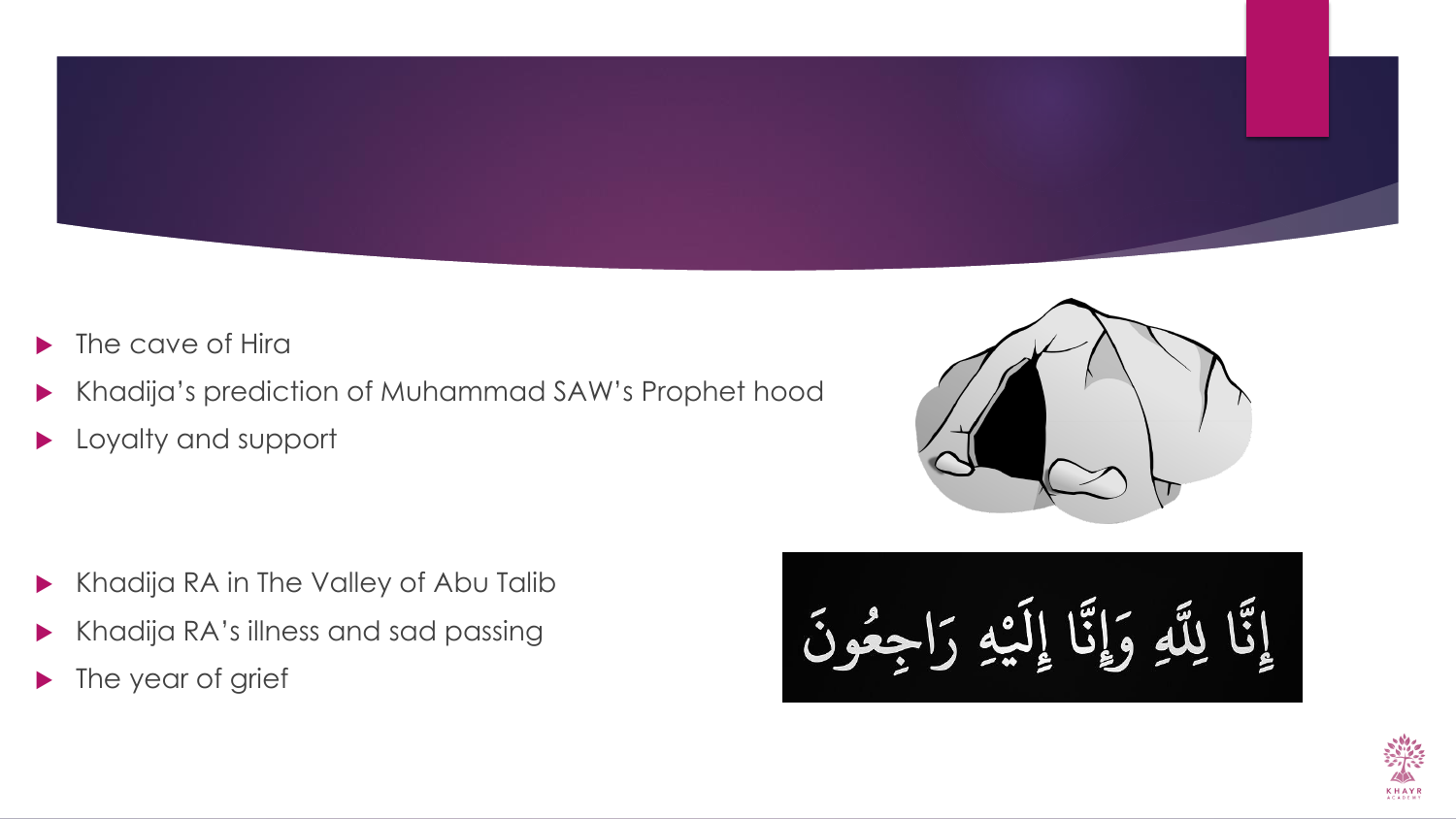## **The best woman of her time**

- Muhammad SAW never forgot his first wife
- **Narrated by Hadrat Aisha RA: ''** I never felt so jealous of any wife of Allah's Messenger SAW as I did of Khadija because Allah's Messenger SAW used to remember and praise her too often…''
- Prophet Muhammad SAW said: ''Give Khadija the good tidings that she will have a palace made of Qasab in Paradise and there will be neither noise nor any trouble in it."